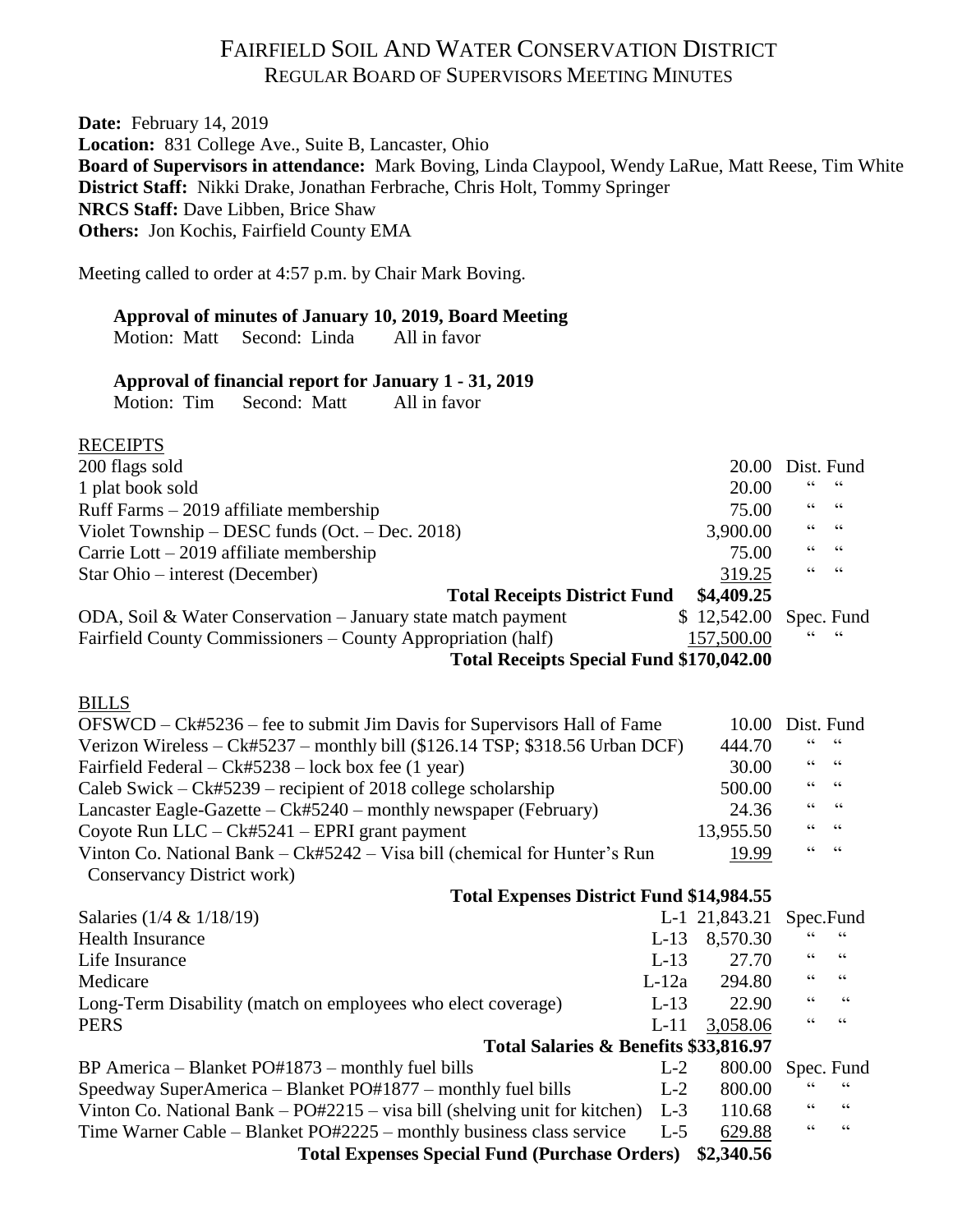PURCHASE ORDERS

|      | Speedway SuperAmerica – Blanket PO#1877 | $\mathbf{L}$ |         |
|------|-----------------------------------------|--------------|---------|
| 1/14 | Monthly fuel bill                       |              | \$75.62 |

*Current Balance \$724.38*

BP America – Blanket PO#1873 L-2 1/8 Monthly fuel bill \$76.57

*Current Balance \$723.43*

Time Warner Cable – Blanket PO#2225 L-5 1/14 Monthly business class service \$104.98

*Current Balance \$524.90*

### DISTRICT FUND BALANCES AS OF 1/31/19

\$324,161.76 Total balance in District Account \$158,426.69 **-** Balance in Star Ohio \$165,735.07 - Balance in District Checking Account \$189,781.74 Amount to be used only for the following programs/grants/etc.: \$63,298.49 - Sediment & Erosion Control Inspection Fees – RPC projects (Any unused amount is returned) **Restricted Funds** \$258.17 – Amount that can be used for a project utilizing the following funds: \$66.36 – Mall Wetland Sign Funds **Assigned Funds** \$191.81 – Land Lab Funds (Quail Unlimited donation) **Assigned Funds** \$2,255.84 – Clear Creek Funds **Restricted Funds** \$50,287.37 - Current Staff Liabilities (comp & vacation leave) **Assigned Funds** \$73,681.87 - Contingent Staff Liabilities (Unemployment–25% of prior year's salaries) **Assigned Funds**

\$134,380.02 Total undedicated funds

### PETTY CASH

Beginning Balance \$17.74 Ending Balance \$8.46

### **RECEIPTS**

None

### BILLS

| 2 newsletters returned $\omega$ \$.59/ea.    | \$1.18 |
|----------------------------------------------|--------|
| 2 newsletters returned $\omega$ \$1.23/ea.   | 2.46   |
| 2 newsletters returned, 1 @ \$.59;1 @ \$1.23 | 1.82   |
| 1 newsletter returned                        | 1.23   |
| 1 newsletter returned                        | 1.23   |
| 1 newsletter returned                        | 1.36   |
|                                              | \$9.28 |

### SPECIAL FUND BALANCES AS OF 1/31/19:

Balance in Budgeted Appropriation Account - \$530,920.47 Balance in Special Account – \$312,429.38 (Actual Cash)

2018/2019 STATE MATCH Received to date - \$112,876.00

Amount allocated - \$175,581.00 Outstanding balance (to be received in 2018/2019) - \$62,705.00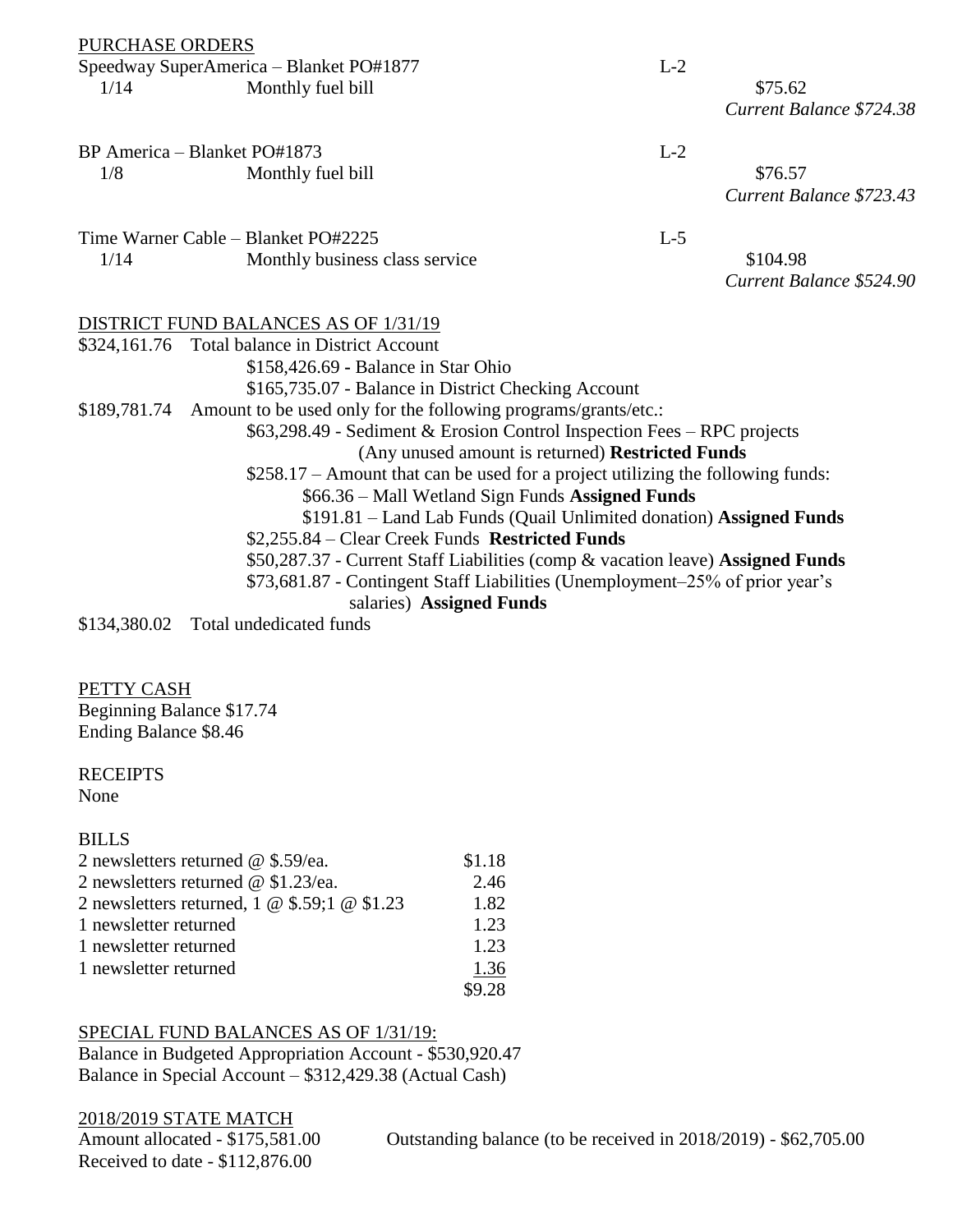### **Special Fund Account Balances**

| L-1 Salaries \$302,436.79           |
|-------------------------------------|
| L-2 Supplies \$8,400.00             |
| L-3 Equipment \$14,889.32           |
| L-4 Repair & Maintenance \$1,500.00 |
| L-5 Contract Services \$18,370.12   |
| L-6 Rentals/Lease \$13,120.00       |
| L-7 Specialized Services \$3,800.00 |
| L-8 Scholarship \$50                |
| L-9 Travel Reimbursement \$7,500.00 |

L-10 Advertising  $$5,000.00$ L-11 PERS \$4,2,441.94 L-12 Worker's Comp. \$4,864.00 L-12a Unemployment \$10.00 L-12a Medicare \$4,405.20 L-13 Health Insurance  $$103,429.70$ L-13 Life Insurance \$422.30

L-13 Long Term Disability \$281.10

### **Vacation, Sick & Comp Leave Balances (as of 1/18/19)**

|                       | <b>Sick Leave</b> | <b>Vacation Leave</b> | Comp Leave |
|-----------------------|-------------------|-----------------------|------------|
| Nikki Drake           | 1149.95           | 446.2                 | 13.01      |
| Jonathan Ferbrache    | 331.2             | 148.7                 | 5.26       |
| Christina Holt        | 830.88            | 461.33                | 3.64       |
| Chad Lucht            | 2468.76           | 485.65                | 3.51       |
| <b>Tommy Springer</b> | 831.84            | 190.20                | 3.76       |

# "Dedicated Conservation Fund"

Vinton County National Bank

### **RECEIPTS**

Vinton Co. National Bank – checking account interest (December)  $\qquad$  \$ 52.56

### BILLS

None

### DEDICATED CONSERVATION FUND BALANCE AS OF 1/31/19:

\$247,575.79 Total Cash Balance

\$2,047.94 - Interest Earned

\$14,917.37 – GPS/GIS Service Funds from Fairfield County Utilities (Water Valve) **Assigned** 

**Funds**

\$8,000.00 – GPS/GIS Service Funds from Violet Township (Curb Inlets, Structures, Storm Piping Size) **Assigned Funds**

\$23,646.11 – Pesticide Application **Committed Funds**

\$82,758.70 – Engineering Program Funds **Committed Funds**

\$116,205.67 - Urban Program Funds **Committed Funds**

Jon Kochis, Director of Fairfield County Emergency Management Agency (EMA), was in attendance to discuss the Hunter's Run Conservancy District (HRCD). Jonathan introduced the SWCD board members and passed around a letter to Judge Trimmer from HRCD and a map of the dams. Jonathan then gave some background information. Recently, the SWCD received a complaint that one of the dams that was unable to drain and has been working with EMA and Fairfield County Utilities to drain and clear the pipe. He discussed the possibility of the County providing an allocation to the SWCD to do contract work (vegetation, spraying for cattails) and/or the possibility of hiring an employee for up to three years to do maintenance work to aid HRCD during a time of reassessment. Jon thanked the board for allowing the SWCD staff to help in this emergency situation. In the short term, the County will likely consider covering costs, with HRCD understanding that they will need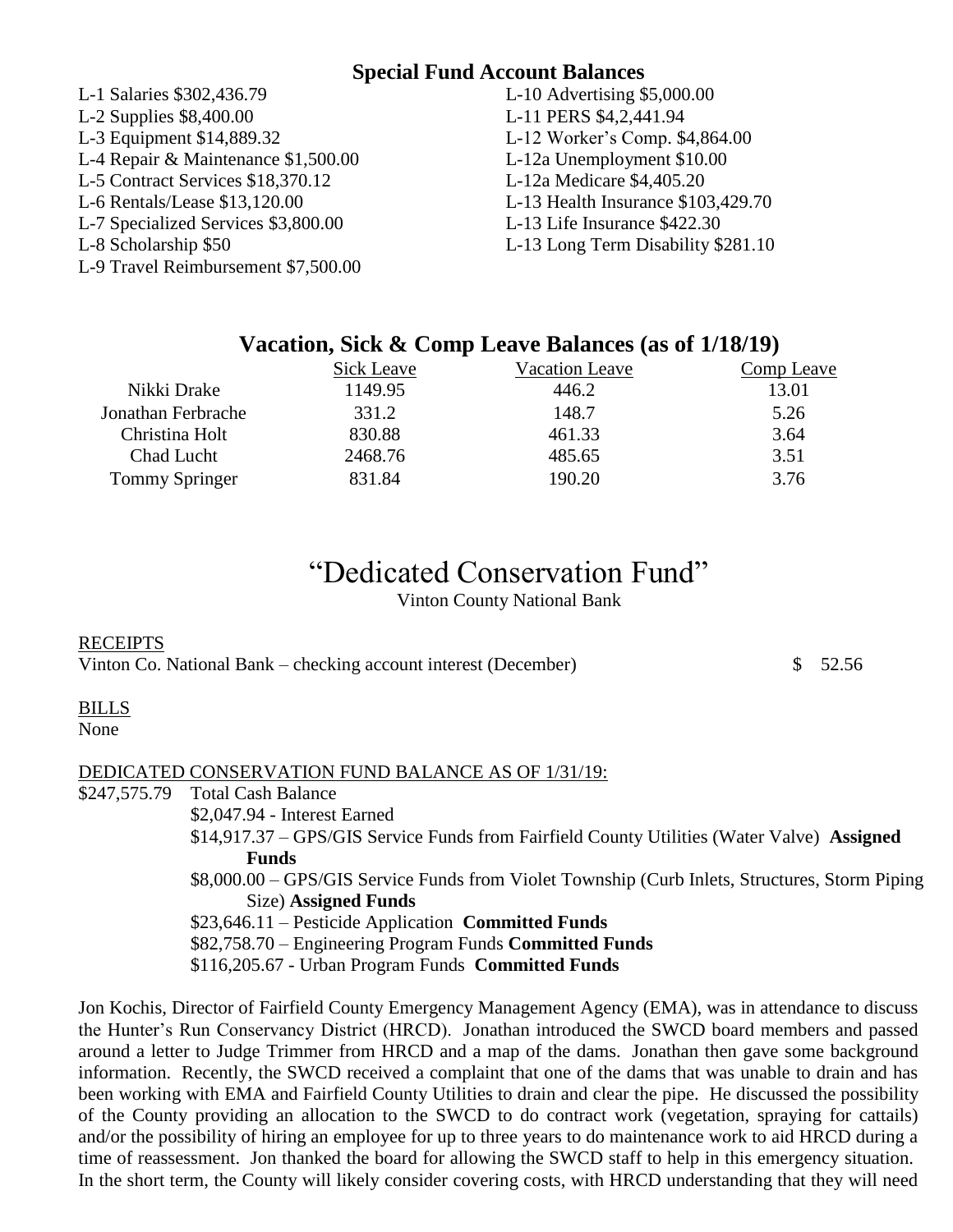to repay costs after doing the reassessment. HRCD is currently looking for two new board members, and Jonathan's quick assessment is they need around \$45,000/year to catch up with vegetation maintenance from this point forward, which is an employee working 16 hrs./week.

Wendy joined the meeting at 5:13 p.m.

The liability exposure of the SWCD was discussed. Jonathan suggested that the SWCD not pursue state match on the money earmarked for HRCD should the County consider supplementing the HRCD maintenance activities.

 **Motion to continue support for Hunter's Run Conservancy District with vegetative management** Motion: Tim Second: Matt All in favor

The nominating committee for 2019 was discussed. Tim has selected John Albert to assist him and is still looking for another committee member.

Dave gave the NRCS Report. He reviewed the civil rights and responsibilities, which the Board then signed. Dave and Brice both work 8 a.m. to 4:30 p.m. Monday-Friday. There have been no new programs to manage. There was an increase in funding for EQIP. CSP is a monetary cap instead of an acre cap.

The equipment inventory list as of December 31, 2018, was reviewed.

**Approval of Equipment Inventory List, Mark signed**

Motion: Tim Second: Wendy All in favor

The 2019 SWCD Employment Policy was discussed. Josh Horacek at the Fairfield County Prosecutor's office had just a couple of small changes. Also, Nikki and Chris met with County Human Resources (HR) regarding the Compensation Plan that the Co. Commissioners use. This allows agencies to give up to a 3% merit increase based on performance instead of an across the board cost of living increase; however, this requires agencies to follow the county process on doing evaluations. Nikki gave HR copies of staff job descriptions, and they are looking at where current SWCD staff fall on their compensation schedule. Once we hear from HR, we will bring the information to the board to decide how to proceed.

**Approval of 2019 Employment Policy, without Compensation Plan**

Motion: Wendy Second: Linda All in favor

The Ohio Revised Code allows an employee to earn up to a maximum of 240 hrs. of comp time earned. The District has held that balance to 24 hrs. for many years and it seems to work. Even though the policy must state the 240 hrs., Nikki is given the authority to approve/deny comp time.

**Approval for allowing up to 24 hrs. of comp. time to be earned.** Motion: Tim Second: Matt All in favor

Interviews were recently conducted for the engineering technician position. Nikki invited back one of the candidates to spend the day with her and learn more about the position. Nikki would like to offer the position to Carrie Brown, who was a former school teacher and currently works at Dawes Arboretum.

**Approval to hire Carrie Brown for the Engineering Technician position at a GS 6, Step 1, on the 2019 Pay Scale**

Motion: Tim Second: Linda All in favor

SWCD staff (4) have requested new desks that raise and allow more flexibility with work spaces.

**Approval of the purchase of Uplift Desks at a total cost of \$6,454**

Motion: Wendy Second: Linda All in favor

The OFSWCD Resolutions for the delegate session on Tuesday, February 26 of the Annual Partnership Conference were reviewed and voted on. The Board voted yes on all six. Tim will attend the session for the District and vote accordingly.